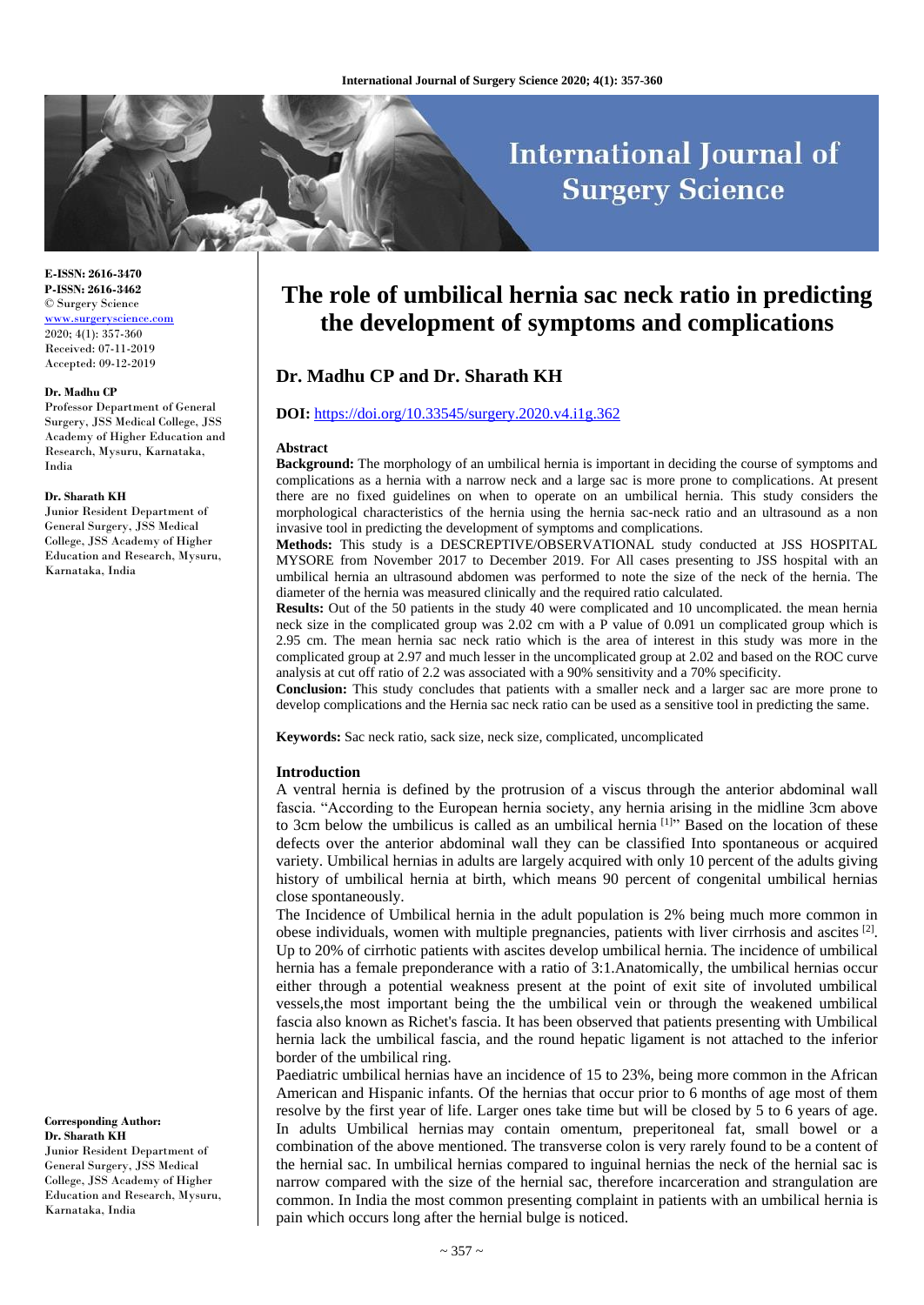Pain is either due to venous congestion due to incarceration of the omentum at the hernial neck or due to intermittent bowel obstruction. Patients can also present as an emergency due to strangulation. Surgery in such situations only increases the morbidity and mortality.

At present there are no fixed guidelines on when to operate on an umbilical hernia, which makes the patient and surgeon wait until the former presents with increased severity of the symptoms or with life threatening complications. There are lots of studies comparing the various techniques of umbilical hernia repair and the outcomes with respect to operating time, intra and post-operative complications and the recurrence rates. This study aims using the hernia sac neck ratio (SNR) as a parameter that could give the surgeon an option to offer surgery to all patients falling beyond the cut off ratio to avoid the situation of performing surgery in an emergency<sup>[3]</sup>.

#### **Materials and Methods**

This study is a Descreptive/Observational study conducted at JSS Hospital Mysore between november 2017 to December 2019 in the department of General Surgery. (IEC Clearance Details To Be Mentioned)

Taking sensitivity as 50% and precesion 15% with a 5% alpha error the sample size is taken as 50 with convenient sampling.

## **The inclusion criteria for cases in the study is as follows**

-All patients presenting to JSS hospital with an umbilical hernia.

#### **The exclusion criteria being**

-Patient's with congenital umbilical hernia. -Patients aged less than 5 years.

For All cases presenting to JSS hospital under the inclusion criteria, a detailed history and clinical examination was carried out. Those patients who presented with pain, irreducibility, obstruction and strangulation were included in the complicated group and the rest with just a painless bulge into the uncomplicated group. The size of the hernial sac was measured clinically using a divider and an ultrasound was performed to note the size of the neck of the hernia.

Statistical analysis will be carried out on the following collected data

- Calculating the Hernia sac neck ratio for all the cases.
- Calculating mean and median hernia neck size for all patients.
- Calculating Standard deviation of the hernia neck size among the patients presenting with. complications.
- Finding a new cut-off in the hernia sac neck ratio in predicting development of complications.
- The sensitivity of the hernia neck ratio in predicting the development of symptoms and complications.

## **Statistical Analysis**

- Data analysis was done using mean, median, mode standard deviation, Inter quartile range and proportions.
- Software used SPSS22
- Inferrential statistics will be done using area under curve with 95% Confidence interval and Receiver Operator Characteristic curve.
- Sensitivity, specificity, Negative predicitive value and

positive predictive value will be measured with 95% confidence interval.

- Mann whitney U test and independent t test used.
- A p value of <0.005 was considered statistically significant.

## **Results**

The sex distribution in our study was as follows with 23(46%) females and 27(54% being males). Swelling associated with pain was the most common presenting feature of patients with umbilical hernia in this study at 44%.32% out of the patients in the study were incidentally detected with asymptomatic cholelithiasis. In the study, the mean hernia neck size in the complicated group was 2.02 cm with a P value of 0.091 which is much smaller than the neck size in the un complicated group which is 2.95 cm. The Mean hernia sac size the uncomplicated group having a mean sac size of 5.54 and the complicated group having a sac size of 5.45 with a P value of 0.911.The hernia sac neck ratio (SNR) which is the area of interest in this study was more in the complicated group at 2.97 and much lesser in the uncomplicated group at 2.02 which is statistically significant with a P value of <0.02.A cut off hernia sac neck ratio of 2.2 was associated with a 90% sensitivity and 70% specificity.



S-swelling I-irreducibility

**Graph 1:** Symptoms



OM-omentum BL-bowel

**Graph 2:** Sac Content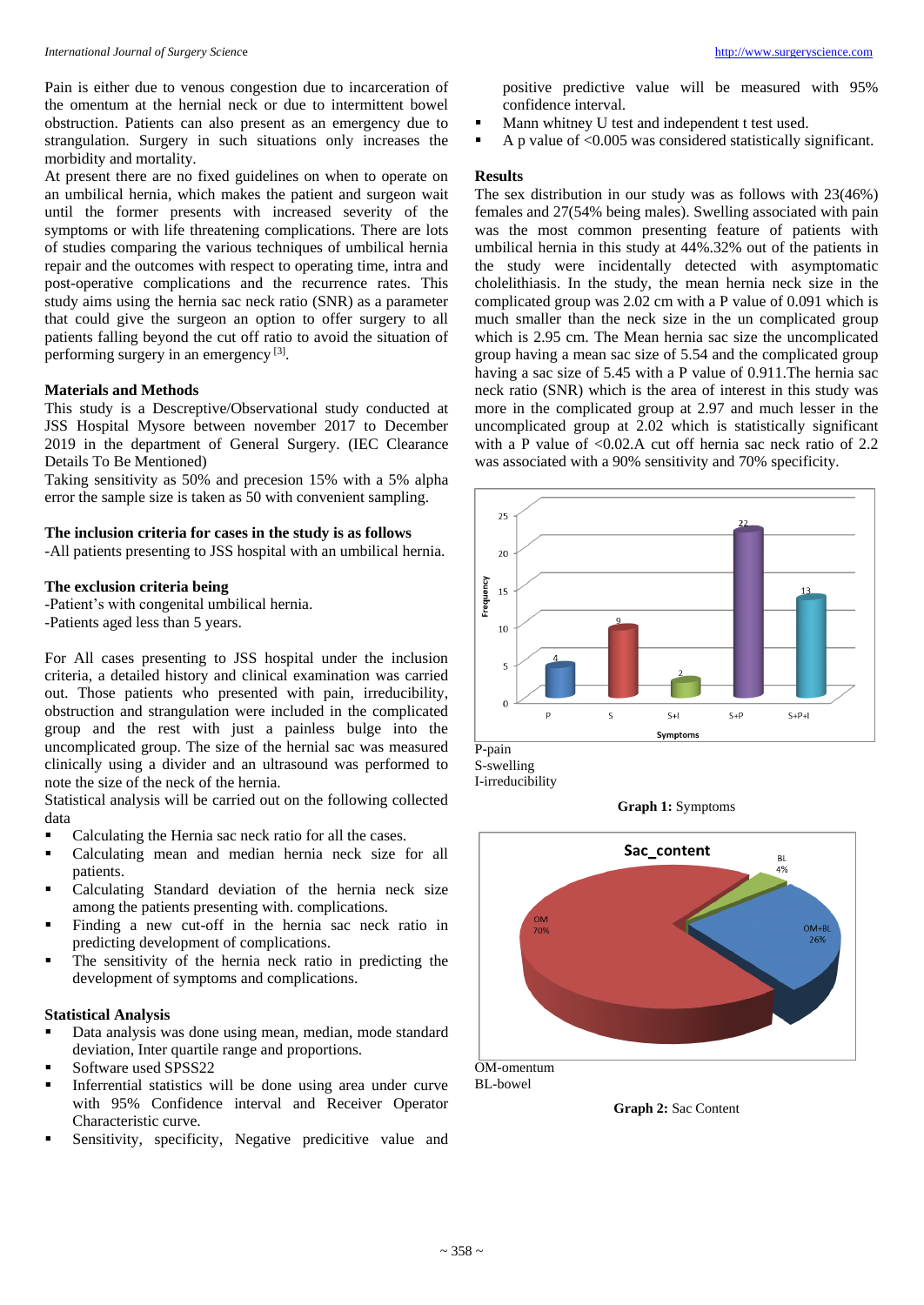|                                 | Complication                 |          | N  | <b>Mean</b>    | <b>Std. Deviation</b>  | <b>Std. Error Mean</b>       |
|---------------------------------|------------------------------|----------|----|----------------|------------------------|------------------------------|
| Neck size                       | Yes                          |          | 40 | 2.0250         | 1.41869                | .22432                       |
|                                 | No.                          |          | 10 | 2.9500         | 1.87572                | .59316                       |
| Sac size                        | Yes                          |          | 40 | 5.4525         | 2.18397                | .34532                       |
|                                 | No.                          |          | 10 | 5.5400         | 2.26627                | .71666                       |
| Sac neck ratio                  | Yes                          |          | 40 | 2.9790         | .84675                 | .13388                       |
|                                 | No.                          |          | 10 | 2.0230         | .77066                 | .24370                       |
| <b>Independent Samples Test</b> |                              |          |    |                |                        |                              |
|                                 | t-test for Equality of Means |          |    |                |                        |                              |
|                                 |                              | t.       | df | <b>P VALUE</b> | <b>Mean Difference</b> | <b>Std. Error Difference</b> |
| Neck size                       |                              | $-1.727$ | 48 | .091           | $-.92500$              | .53561                       |
| Sac size                        |                              | $-.113$  | 48 | .911           | $-.08750$              | .77769                       |
| Sac neck ratio                  |                              | 3.246    | 48 | .002           | .95600                 | .29452                       |





**Graph 3:** (Sac, neck, SNR with complications)



**Graph 4:** ROC curve

#### **Discussion**

Umbilical hernia as already discussed is the second most common ventral wall hernia with a tendency for patients to present to the surgeon with complications which appear long after development of symptoms such as a painless hernial bulge. At present there not many studies which take into account the morphological characteristics of the hernia in predicting the course and tendency to develop complications. In this study we have taken the hernia sac neck ratio (SNR) as a single factor in predicting the development of complications.

A total of 50 patients were studied out of which 40 patients had some form of complication and 10 with uncomplicated hernia. The mean sac size in the uncomplicated group was 5.54cm and

in the complicated group was 5.45 cm. The neck size in the complicated group was 2.02 and the uncomplicated group was 2.95 which though not statistically significant shows that the neck size in the complicated group was considerably lower than in the uncomplicated group.

The mean hernia neck ratio in this study was found to be more 2.97cm in the complicated group and much lesser in the uncomplicated group at 2.02cm with a P value of  $\langle 0.02 \rangle$  which is statistically significant.

Fueter *et al.* In Retrospective review of adult patients with elective and emergent umbilical hernia repair operated from January 2004 to December 2013 published in the world journal of surgery, The size of the hernia and the size of the neck were measured. The Hernia-Neck-Ratio (HNR) was then calculated as novel risk indicator. Out of 106 patients that underwent umbilical hernia repair 70 were for uncomplicated and 36 for "uncomplicated hernia. The median size of the hernia sac was statistically significantly smaller in the uncomplicated group. The median size of the neck was not different between both groups. The median HNR was smaller in the uncomplicated group. Based on ROC curve analysis, a cut-off value of 2.5 was associated with 91% sensitivity and 84% specificity. These results suggest that umbilical hernia with HNR >2.5 should be operated, irrespective of the presence of symptoms<sup>[3]</sup>.

There is conflicting data on the relationship between hernia defect size and complication rates. Two studies suggest that larger defects are more prone to acute complication. A Nigerian 47-patient case series by Ameh *et al*. documented all complications occurred in hernias with defect greater than 1.5 cm 23. In our study the mean neck size for the complicated group was 2.02 cm and the neck size in the uncomplicated group was 2.95cm which means that the uncomplicated group had a larger neck size than the complicated group<sup>[4]</sup>.

Similarly, a Nigerian cohort study of 52 children by Chirdan *et al*. found a median hernia defect size of 2 cm in acute incarceration and 2.5 cm in recurrent incarceration. In contrast, an American study of 489 children by Zendejas *et al*. found the mean defect size for a hernia requiring emergent repair was 1.0 compared to 1.5 cm in hernias repaired electively (p value=0.008)24,25<sup>[5]</sup>.

Lassaletta *et al*. determined in his study of 590 children that defects of 0.5 cm to 1.5 cm were the most prone to complication with an incidence of 7.4%. The complication incidence for defects less than 0.5 cm was 4.3% and defects greater than 1.5 cm was 3.7% in this study. Similarly, Vrsansky *et al*. from France documented 75% of incarceration or strangulation occurred in defects less than 1.5 cm. In this study how ever children were not included in the study and so the results of the above mentioned study cannot be commented upon. Komlatse *et*